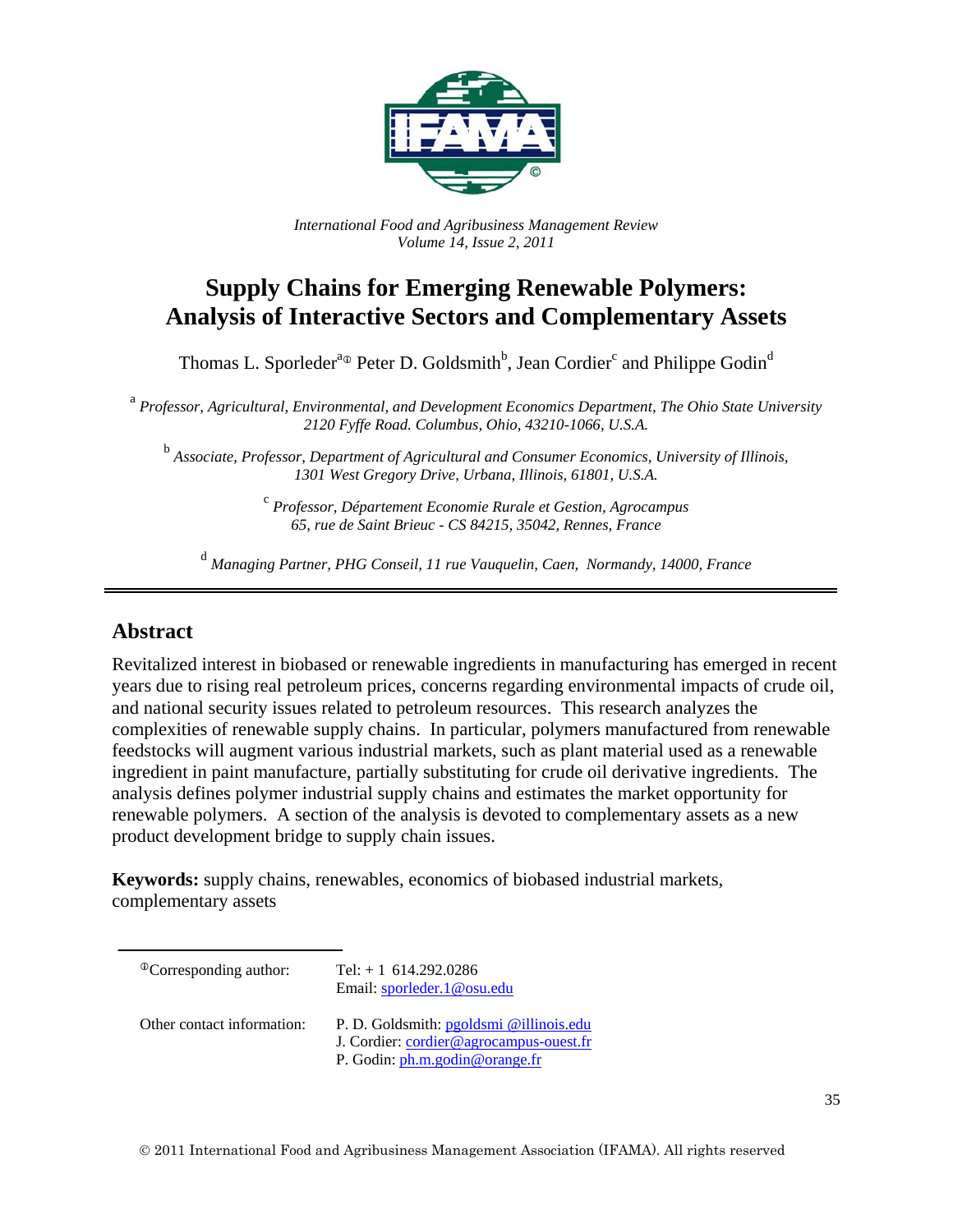## **Emerging Biobased Industrial Markets**

For several decades, plastics derived from fossil fuels have grown at a faster rate than any other group of bulk materials (Crank et al. 2005; Weizer 2006). Although the first plastics were developed from polymers derived from renewable materials (Stevens 2002), petroleum-based polymers are cheaper and consequently dominate industrial markets. Although most polymer markets are expanding, growth in specific polymer products is expected to be quite variable in the future, ranging from a negative 8.9% annually to an increase of 71% over the next several years, Table 1.

| <b>Product</b>                                 | <b>Growth Rate</b>                                                 | <b>Reference</b> |
|------------------------------------------------|--------------------------------------------------------------------|------------------|
| Co-polyester                                   | 7.31% CAGR over 2006-2013 to reach 28 million by 2013              | <b>GIA</b>       |
| Starch                                         | 6.44% CAGR over 2006-2013 to reach 17 million by 2013              | <b>GIA</b>       |
| Starch                                         | 11.9% GAGR from 2005-2010 starting with 8 tonnes in 2005           | Platt            |
| Others (Lignin,<br>soybean, water-<br>soluble. |                                                                    |                  |
| polycaprolactone)                              | 5.62% CAGR over 2006-2013 to reach 3 million by 2013               | <b>GIA</b>       |
| <b>PLA</b>                                     | 11.06% CAGR over 2006-2013 starting with 18 million pounds in 2006 | <b>GIA</b>       |
| <b>PLA</b>                                     | 18.7% CAGR over 2005-2010 starting with 9.6 tonnes in 2005         | Platt            |
| <b>PLA</b>                                     | 71% CAGR from 2005-2010 starting with 0.1 tonnes in 2005           | Platt            |
| Synthetics                                     | 18.4% CAGR from 2005-2010 starting with 3.6 tonnes in 2005         | Platt            |
| Chlorine                                       | $-8.9\%$ drop in output in 2008 from 2007                          | <b>Stork</b>     |
| Sulfuric Acid                                  | $-1.8\%$ drop in 2008 from 2007                                    | <b>Stork</b>     |
| Ammonia                                        | -6.9% drop in 2008 from 2007                                       | <b>Stork</b>     |
| Propylene                                      | -7.7% decline in output in 2008 from 2007                          | <b>Stork</b>     |
| Ethylene                                       | $-8.4\%$ drop in output in 2008 from 2007                          | <b>Stork</b>     |

**Table 1**. Estimated growth in the polymer industry by product, various authors

Interest in biobased or renewable polymers has emerged in recent years due to rising real petroleum prices, concerns regarding environmental impacts from crude oil, and national security issues related to petroleum resources (Crank et al. 2005). With advances in technology, renewable polymers are increasingly competitive with petroleum-based polymers in cost and performance and may offer additional advantages. Specifically, renewable polymers are often biodegradable and not toxic to produce (Paster, Pellegrino, and Carole 2003).

The economic prospects for promoting renewable polymers are great. The market size for biodegradable polymers generated from renewable natural sources, such as plant and animal biomass, is growing significantly (GIA 2006). With consumption of renewable polymers projected to increase over the next five years by 22 percent annually in the U.S. (Pira 2006), a strategic economic growth opportunity arises from the emerging linkages between the polymer processing sector and the agricultural sector.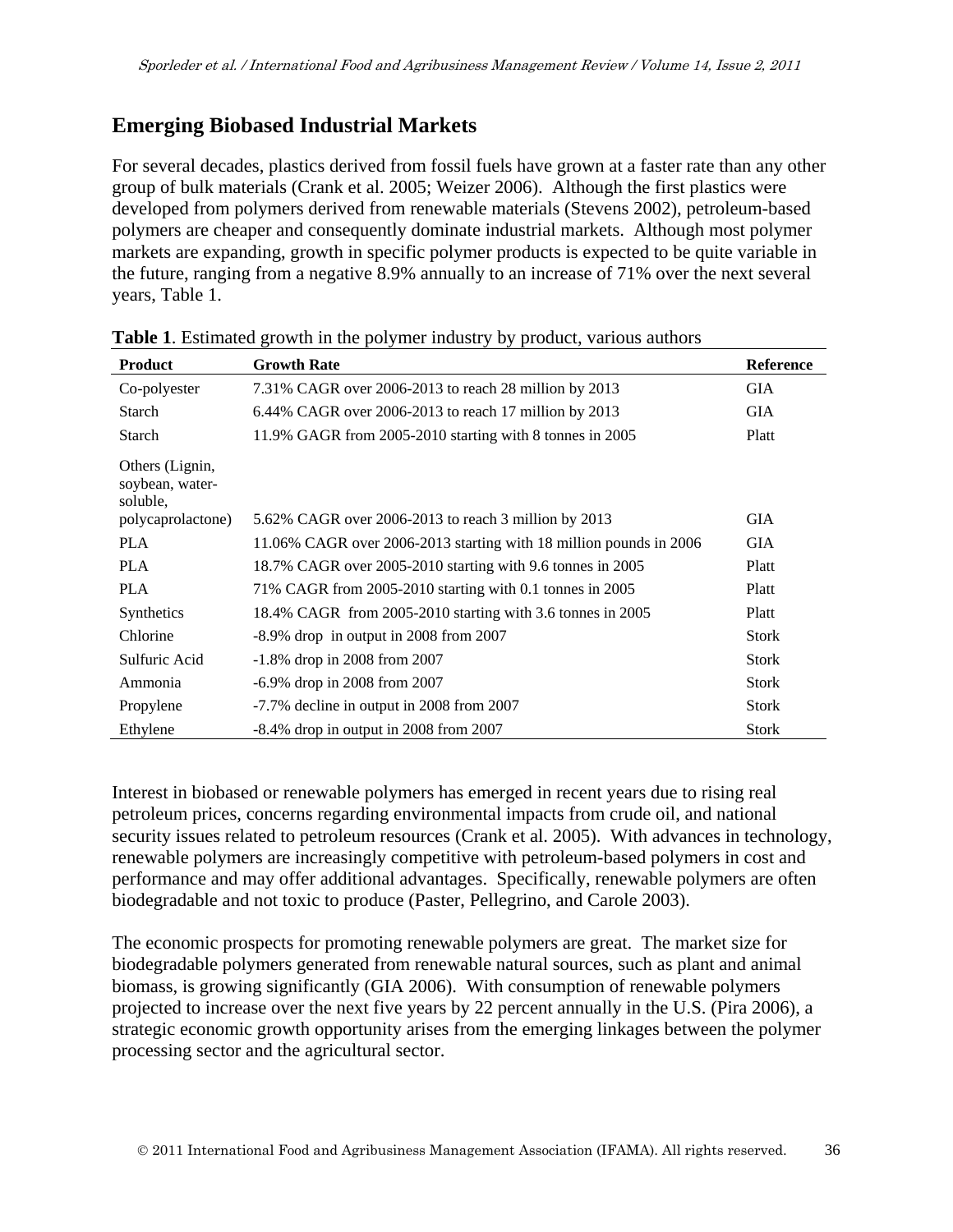There are several key trends driving the demand for renewable polymers. Renewable materials help mitigate the effects of increasing demand for oil and volatility in supply and price (Conway and Duncan 2006; Paster et al. 2003). Rapid technological progress opens many prospective industrial markets based on renewable polymers. Biotechnology and plant breeding continue to produce crops with higher yields and desirable plant composition for bioproduct applications. Further plant improvements, combined with advances in chemistry, engineering, and manufacturing, will further enhance efficiency by lowering relative costs compared with petroleum-based counterparts (Paster et al. 2003; Perlack et al. 2005).

Concomitant with these technological advances is considerable growth in consumer preference for "environmentally-friendly" and sustainable products. As a result, more U.S. businesses, including major retailers such as Walmart, are adopting policies that promote environmental and social responsibility. These policies may require suppliers to innovate by introducing more sustainable materials, especially in product packaging (Brody 2006). Industry members, who produce products marketed by major retailers, are pursuing strategies to integrate the use of renewable materials into their product lines to enhance their market position (FPA 2006).

In the United States, for example, the Federal Biobased Products Preferred Procurement Program (USDA 2007) now requires federal agencies to purchase renewable products (made from plant or animal sources) in designated categories. This opens potentially large markets for vendors of renewable products and services, further stimulating demand. In addition, compliance costs for petroleum-based industries are escalating. New national environmental policies or international agreements (such as the Kyoto Agreement) may internalize costs of pollution and greenhouse gas emissions. Current costs associated with environmental regulation are significant for petroleum-based industries (Deloitte 2005). Another demand factor is rapidly escalating disposal cost for solid waste disposal. Renewable products can be removed from the solid waste stream and composted, rather than deposited in landfills. This effectively reduces costs and provides environmentally favorable alternatives (GIA 2006).

Emerging technologies related to a renewable polymer production from natural sources, such as plants, animals, and microorganisms, have opened substantial economic opportunities and potentials within the chemical, agricultural, and polymer clusters<sup>1</sup> over the past few years. What is currently not known is the magnitude of the economic impact of this emerging renewable polymer cluster and the promise of future market opportunities for renewable polymers. The research reported herein focuses on precise definition of the emerging renewable polymer supply chain. The goal of the applied research is to provide an economic assessment of the market opportunity for renewable polymers.

## **Polymer Supply Chains**

l

While this analysis focuses on polymers it is important to include petroleum and chemicals in a supply chain context to capture the economic complexity of biobased industrial markets. Polymers represent a significant subset of the chemical industry but the basic chemicals industry supplies the specialized chemicals (such as polymers) to industrial markets (Deloitte 2005).

 $<sup>1</sup>$  A business cluster is a geographic concentration of interdependent businesses, suppliers, and associated institutions</sup> in a particular economic sector. Clusters enhance the efficiency and/or productivity of all firms within the cluster so they may compete on a more sustainable basis within global markets.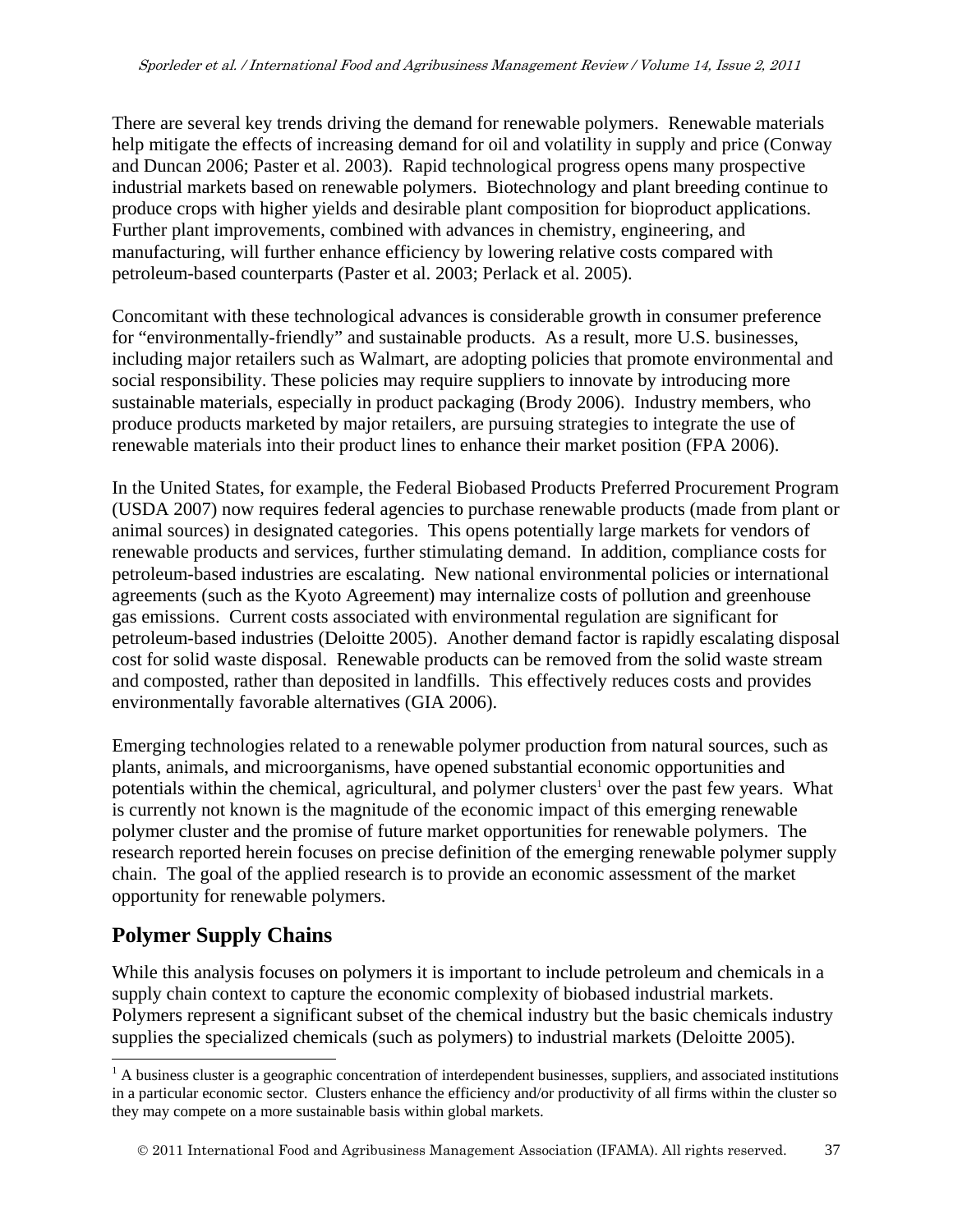### *Polymers Defined*

Analysis of the chemical and polymer industrial markets requires careful definition. Polymers are substances consisting of molecules with a large molecular mass made of repeating structural units, also called monomers, and connected by covalent chemical bonds (PolymerOhio 2008). There are four classes of polymers: thermoplastics, thermosets, fibers, and films and coatings (Carlsson 2002). Some well-known examples of polymers include plastics, DNA, and proteins (GIA 2006). A polymer consists of various chemical compounds composed of monomers linked together. Some polymers occur naturally while others are artificially created, but polymers are used widely in industrial markets for plastic, glass, concrete, and rubber. Synthetic polymer industrial markets include automobiles, computers, planes, buildings, eyeglasses, and paints. Polymers are the newest addition to the bulk materials arena, having only been used for five to seven decades, but in substantial amounts (Crank et al. 2005). There are several different types of polymers used: polyester, polysaccharides, polyurethanes, and polyamides (Crank et al. 2005). The majority of feedstocks used to make polymers are derived from oil, a finite resource. With volatile prices that the petroleum market experiences, it is important to understand the economic linkages between conventional polymer production and crude oil. Conventional polymer production utilizes crude oil in three ways: as a raw material or feedstock, as a source of energy during polymer manufacturing, and as a fuel source in transporting finished polymer products (Task Force Report 2008).

#### *Renewable Polymers*

Renewable polymers (sometimes referred to as 'biopolymers' or 'bioplastics') are substances derived from biomass such as a living plant, animal, or ecosystem, which has the ability to regenerate itself (GIA 2006). Renewable polymers are derived from biomass feedstocks such as corn, potatoes, wheat and soybeans. A biopolymer is a macromolecule formed in a living organism such as starch or proteins. Biobased polymers include co-polyester-based, polylactic acid, starch-based, soybean-based, lignin-based (from wood), water-soluble and polycaprolactone (GIA 2006; Platt 2006), Table 2.

The term "renewable polymers" is used throughout this research as opposed to other popular expressions such as "biopolymers", "bioplastics", and "bioproducts". The majority of feedstocks for plastics today are derived from crude oil. A source is renewable if it can be replenished at a rate comparable or faster than its rate of consumption; thus, it has a sustainable yield (USDOE 2007). Polymers made from biomass' monomers are known as renewable polymers, which can be replaced by growing more biomass and repeating the extraction process.

#### *Biodegradable Complexities*

The terms "bioplastics", "biopolymers", and "bioproducts" regularly confuse the public because they tend to associate "bio" with the definition of "biodegradable". These terms can be confusing since petroleum-based polymers can be biodegradable and plant-derived (renewable) polymers can be non-degradable (NNFCC 2007). This is why the term "renewable" more accurately reflects the characteristics of biobased polymers.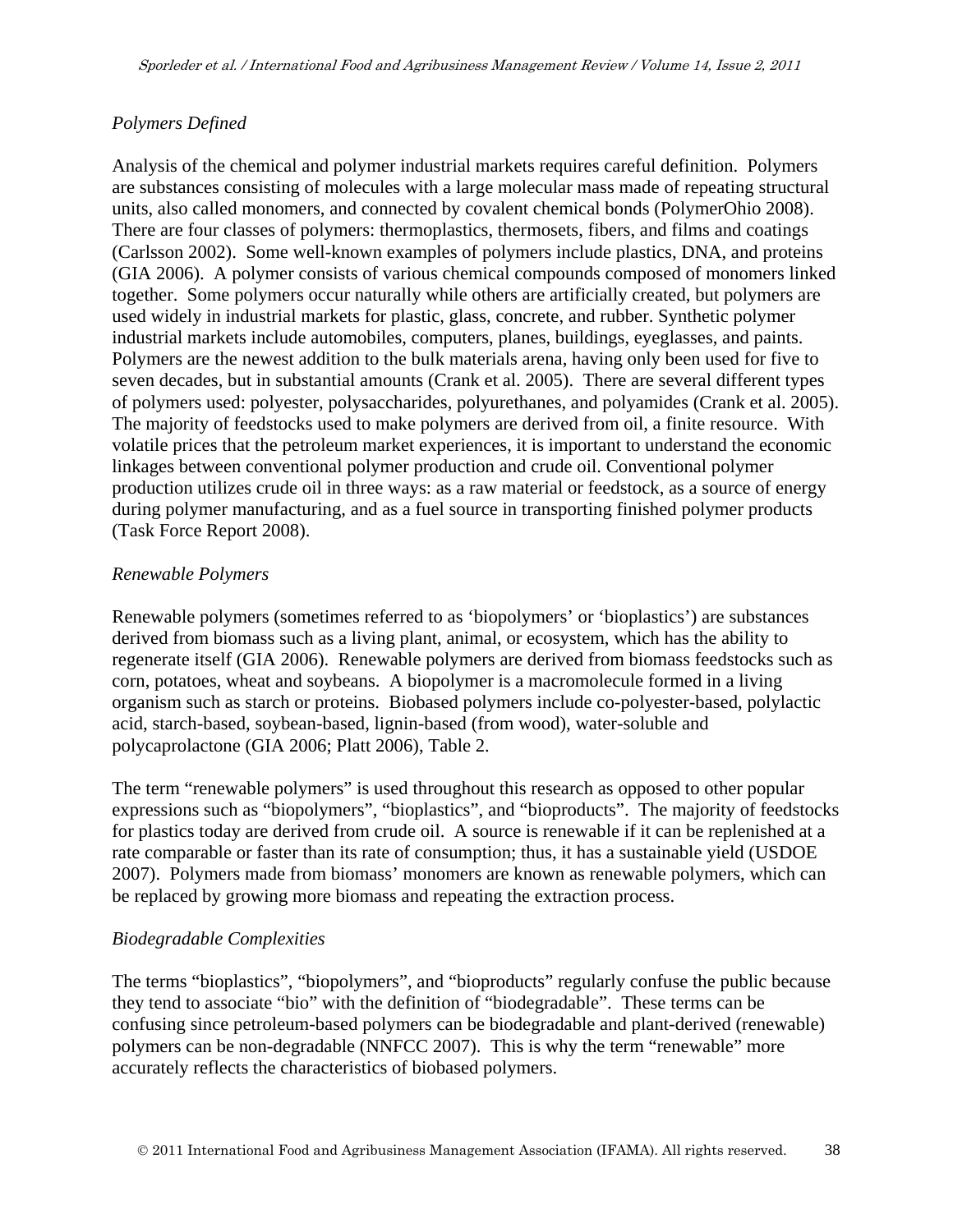| $\mathbf{r}$ and $\mathbf{r}$ , most important types of the based porymer groups<br><b>Bio-based polymer group</b>                                                      | Type of polymer | <b>Structure/Production method</b>                                                                                                                                                       |
|-------------------------------------------------------------------------------------------------------------------------------------------------------------------------|-----------------|------------------------------------------------------------------------------------------------------------------------------------------------------------------------------------------|
| Starch polymers                                                                                                                                                         | Polysaccharides | Modified natural polymer                                                                                                                                                                 |
| Polylactic acid (PLA)                                                                                                                                                   | Polyester       | Bio-based monomer (lactic acid)<br>by fermentation, followed by<br>polymerization<br>1. Bio-based 1,3-propanediol by<br>fermentation plus<br>petrochemical terephthalic<br>acid (or DMT) |
| Other polyesters from bio-based intermediates<br>Polytrimethyleneterphthalate (PTT)<br>1.<br>2.<br>Olybutyleneterephthalate (PBT)<br>3.<br>Polybutylene succinate (PBS) | Polyester       | Bio-based 1,4-butanediol by<br>2.<br>fermentation plus<br>petrochemical terephthalic<br>acid                                                                                             |
|                                                                                                                                                                         |                 | 3.<br>Bio-based succinic acid by<br>fermentation plus<br>petrochemical terephthalic<br>acid                                                                                              |
| Polyhydroxyalkanoates (PHAs)                                                                                                                                            | Polyester       | Direct production of polymer by<br>fermentation or in a crop<br>Bio-based polyol by fermentation                                                                                         |
| Polyurethanes (PURs)                                                                                                                                                    | Polyurethanes   | or chemical purification plus<br>petrochemical isocyanate<br>1. Bio-based caprolactam by<br>fermentation                                                                                 |
| Nylon<br>Nylon 6<br>1.                                                                                                                                                  |                 | Bio-based adipic acid by<br>2.<br>fermentation                                                                                                                                           |
| Nylon 66<br>2.                                                                                                                                                          | Polyamide       |                                                                                                                                                                                          |
| 3.<br>Nylon 69                                                                                                                                                          |                 | 3.<br>Bio-based monomer obtained<br>from a conventional chemical<br>transformation from oleic acid<br>via azelaic acid                                                                   |
| Cellulose polymers                                                                                                                                                      | Polysaccharides | a)Modified natural polymer<br>b)Bacterial cellulose by<br>fermentation                                                                                                                   |

**Table 2.** Most important types of bio-based polymer groups

**Source:** Adapted from Crank et al. (2005)

Biodegradable refers to a material that biodegrades by microorganisms (bacteria, fungi, and algae) found in the environment and will eventually biodegrade completely into carbon dioxide or water. The American Society for Testing and Materials standard ASTM-6400-04 specifies the criteria for biodegradability of plastic, which requires 60% biodegradation within 180 days (ASTM 2008). Compostable polymers are plastics that degrade by biological processes during composting to yield carbon dioxide, water, and inorganic compounds and biomass at a rate consistent with other compostable materials and leave no toxic residue. Polymers can be either biodegradable or not. In addition, biodegradable polymers can be manufactured completely from petroleum-based resources (Crank et al. 2005).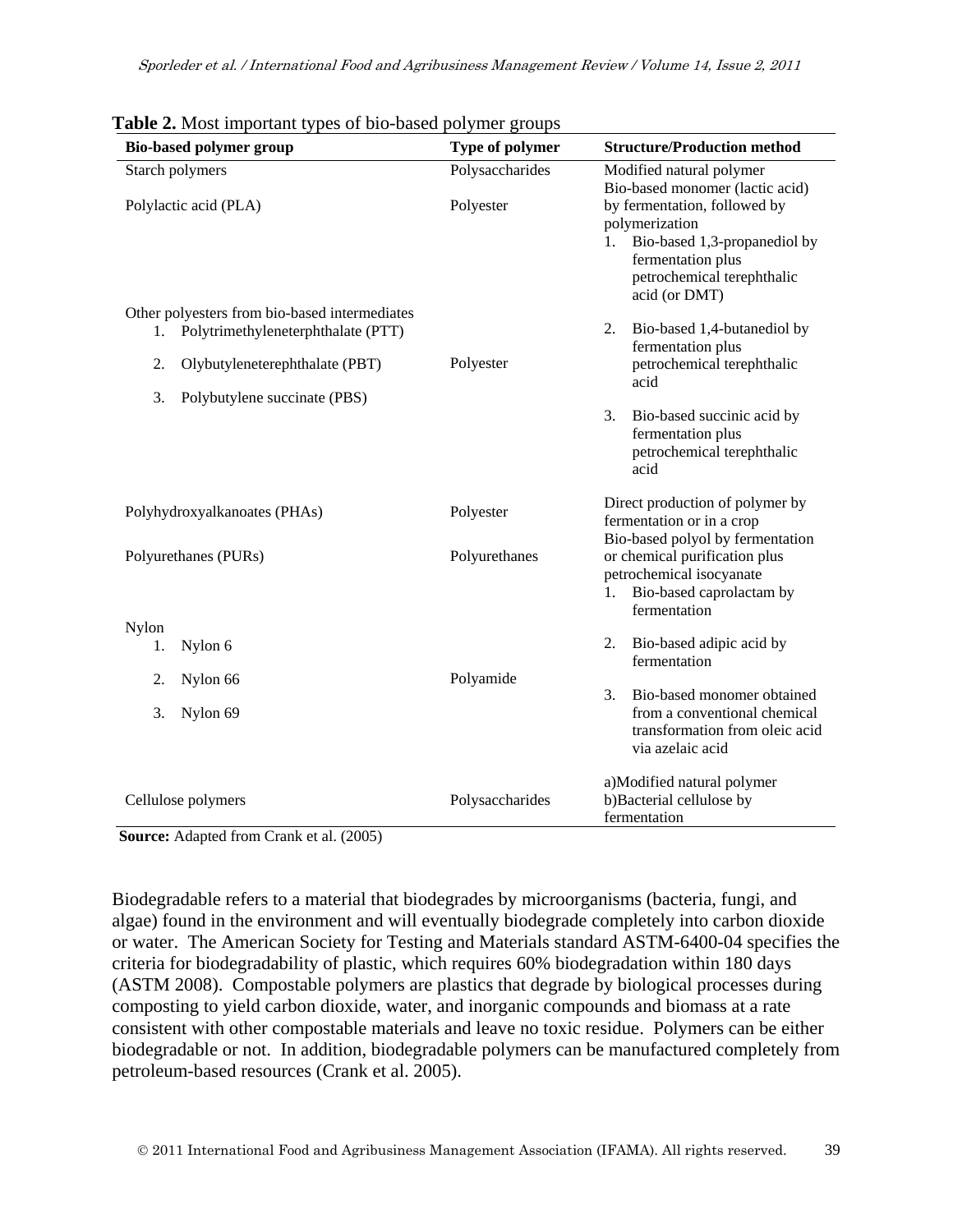## **Economic Analysis of Polymer Industrial Supply Chain**

An input-output (I-O) economic model consists of a set of linear equations where each equation explains the distribution of an industry's production throughout other industries representing the rest of the economy (Blair and Miller 1985). The I-O model was developed by Wassily Leontief in the late 1930s and is a well-established method that has been widely used to analyze changes in interindustry activity (Blair and Miller 1985).

The I-O model captures what each business or sector purchases from every other sector to produce a dollar's worth of goods or services. The I-O model is used to capture the economywide interdependencies so as to analyze demand changes (Lee and Schluter 1993). The model captures industry interdependencies since each industry employs the outputs of other industries as its raw materials or as factors of production. Uncovering these interdependencies can show how much of each industry's output is used by other industries in the economy. Economic measures the I-O model provided for each sector are total employment, estimates of the direct purchases per dollar of output, income, contribution to gross domestic product (GDP), and the total dollar value of output. In this application, the I-O model is useful in developing the precise details of the interdependencies inherent in an industrial polymer supply chain.

# **The Chemical, Polymer, and Petroleum Cluster Industrial Supply Chain**

### *Scope of the Supply Chain*

To illustrate the magnitude of the polymer industrial supply chain, an input-output model that precisely defines the polymer supply chain is estimated for 2007, Table 3. The table is constructed so that the total polymer supply chain is accounted for in the top portion. The supply chain consists of five sector components, listed by the degree of value add the sector represents in the total industrial supply chain. The five components are 1) petroleum and natural gas extraction, 2) chemical manufacturing, 3) polymer manufacturing, 4) mold and equipment manufacturing related to polymer production, and 5) chemical and polymer wholesale distribution. These five sectors, each composed of numerous industries, represent the industrial supply chain for polymers. Consequently, the industrial supply chain for renewable polymers is embedded within the supply chain defined in Table 3.

Since there is focus on polymers and renewable polymers in this research, detailing the polymer sector as defined in Table 3 is useful. The polymer sector is comprised of five manufacturing subsectors: 1) coated and laminated packaging, paper, and plastics film, 2) plastics material and resin, synthetic rubber, and organic fibers, 3) paints, coatings, and adhesives, 4) plastic products, and 5) rubber products. The most economically important subsector in most studies is plastic product manufacturing. The primary feedstocks for this sector come mostly from the chemical manufacturing sector consisting of four manufacturing subsectors: 1) petroleum and coal products, 2) basic chemicals, 3) soap, cleaning compounds, and toilet preparations, and 4) chemical products and preparations. Similarly, the primary feedstocks for the chemical manufacturing sector are purchased from the petroleum and natural gas extraction sector.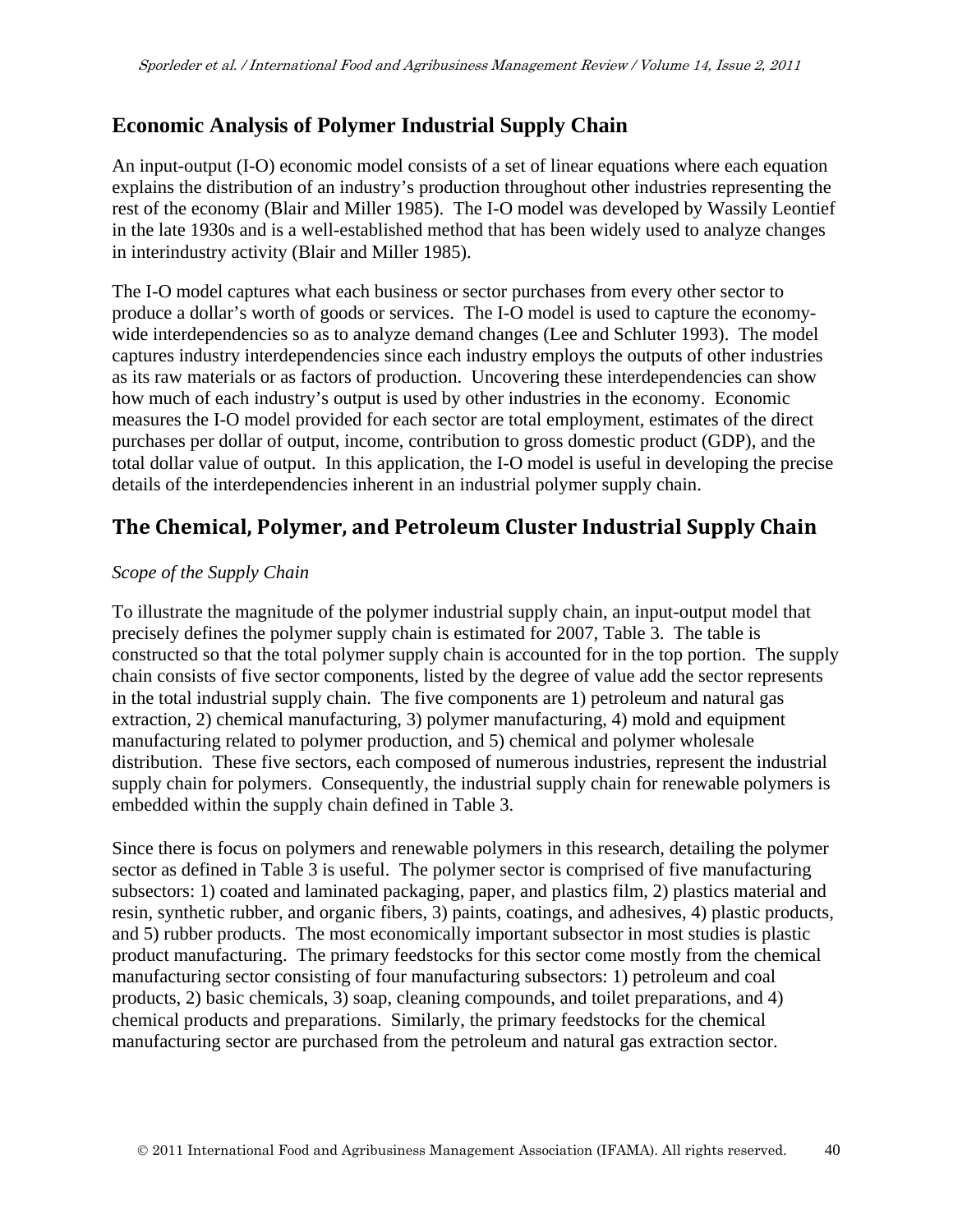Table 3. United States Polymer Supply Chain: Output, Gross Domestic Product, Income and Employment, 2007<sup>a</sup> **Table 3.** United States Polymer Supply Chain: Output, Gross Domestic Product, Income and Employment, 2007**a**

|                                                                      | <b>Total Output</b>                     | <b>Gross Domestic</b><br>Product (GDP) | Income                        | Employment          |
|----------------------------------------------------------------------|-----------------------------------------|----------------------------------------|-------------------------------|---------------------|
| <b>Polymers, Chemicals, and Petroleum Cluster</b>                    | <b><i><i><u>S</u></i></i></b> Thousands | <b><i>\$ Thousands</i></b>             | <b><i>&amp; Thousands</i></b> | <b>Person Years</b> |
| Petroleum and Natural Gas Extraction                                 | 542,595.5                               | 271,523.9                              | 247,448.5                     | 783,594             |
| Oil and Gas Extraction                                               | 278,448.1                               | 161,763.3                              | 145,877.9                     | 368,451             |
| Support Activities for Mining                                        | 137,401.4                               | 65,944.8                               | 64,425.8                      | 306,243             |
| Natural Gas Distribution                                             | 126,746.0                               | 43,815.8                               | 37,144.8                      | 108,900             |
| Chemicals                                                            | 975,457.9                               | 199,105.0                              | 192,988.7                     | 465,877             |
| Petroleum and Coal Products Manufacturing                            | 598,362.6                               | 106,336.8                              | 103,592.0                     | 11,593              |
| Basic Chemical Manufacturing                                         | 220,611.2                               | 41,160.4                               | 38,404.0                      | 148,368             |
| Soap, Cleaning Compound, and Toilet Preparation Manufacturing        | 105,192.5                               | 38,537.1                               | 38,226.7                      | 106,455             |
| Other Chemical Product and Preparation Manufacturing                 | 51,291.6                                | 13,070.7                               | 12,766.0                      | 99,461              |
| Polymers                                                             | 409,717.2                               | 103,967.3                              | 100,448.7                     | 981,867             |
| Coated and Laminated Packaging Paper and Plastics Film Mfg           | 19,713.0                                | 4,780.8                                | 4,705.1                       | 47,746              |
| Plastics Material and Resin, Synthetic Rubber, and Organic Fiber Mfg | [33,432.3                               | 22,179.3                               | 20,819.0                      | 105,763             |
| Paint, Coating, and Adhesive Manufacturing                           | 39,164.8                                | 9,258.7                                | 9,066.7                       | 63,507              |
| Plastics Product Manufacturing                                       | 171,738.1                               | 53,029.3                               | 52,034.5                      | 618,661             |
| Rubber Product Manufacturing                                         | 45,669.0                                | 14.719.2                               | 13,823.4                      | 146,190             |
| Mold and Equipment Manufacturing Related to Polymer Production       | 21,470.6                                | 7,961.8                                | 7,741.8                       | 111,837             |
| Plastics and Rubber Industry Machinery                               | 4,688.9                                 | 1,531.0                                | 1,480.5                       | 17,853              |
| Industrial Mold Manufacturing                                        | 5,621.3                                 | 2,686.2                                | 2,637.9                       | 39,953              |
| Boat Building                                                        | 11,160.4                                | 3,744.6                                | 3,623.4                       | 54,031              |
| Chemical and Polymer Distribution (Wholesale)                        | 144,491.8                               | 97,325.9                               | 76,327.7                      | 1,405,976           |
| Total Polymers, Chemicals, and Petroleum Cluster                     | 2,093,733.0                             | 679,883.9                              | 624,955.4                     | 3,749,15            |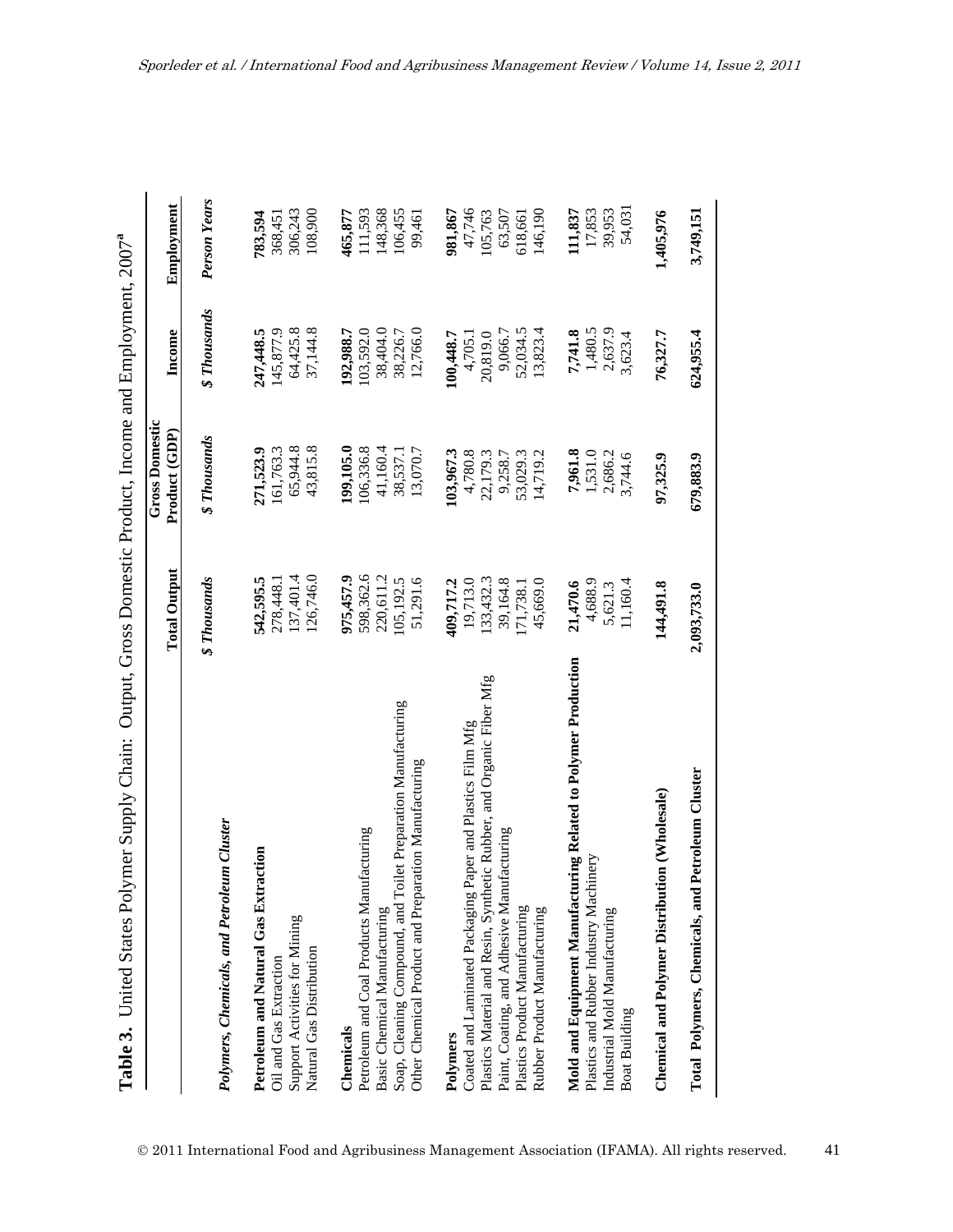| b<br>l                                                                                             |  |
|----------------------------------------------------------------------------------------------------|--|
| ה דירה היים                                                                                        |  |
| l,                                                                                                 |  |
| nono ono limpo                                                                                     |  |
| ļ                                                                                                  |  |
|                                                                                                    |  |
| I                                                                                                  |  |
| $\sim$                                                                                             |  |
|                                                                                                    |  |
|                                                                                                    |  |
| Darbara Sara<br>$\sum_{i=1}^{n}$                                                                   |  |
| .<br>ג                                                                                             |  |
| ֧֧֧֧֧֧ׅ֧֧֧֧֧֧֧֧֧֧֧֧֧֧֧֚֚֚֚֚֚֚֚֚֚֚֚֚֚֚֚֚֚֚֚֚֚֚֚֚֚֚֚֚֝֝֝֝֝֝֓֝֓֝֓֜֓֝֬֝֓֝֬֝֬֝֬֝֬֝֬֝֬֝֬֝֬֝֬֝֬֝֬֝֬֝<br>I |  |
| ζ                                                                                                  |  |
|                                                                                                    |  |
| $_{\text{that}}$<br>ì                                                                              |  |
| J                                                                                                  |  |
|                                                                                                    |  |
| į<br>$\overline{a}$<br>$\frac{6}{3}$                                                               |  |

|                                                                                                                                                                                                                                                                                                                                                                                                                                                                                                     | <b>Total Output</b>                     | Product (GSP)<br><b>Gross State</b> | Income                                  | Employment   |
|-----------------------------------------------------------------------------------------------------------------------------------------------------------------------------------------------------------------------------------------------------------------------------------------------------------------------------------------------------------------------------------------------------------------------------------------------------------------------------------------------------|-----------------------------------------|-------------------------------------|-----------------------------------------|--------------|
|                                                                                                                                                                                                                                                                                                                                                                                                                                                                                                     | <b><i><i><u>S</u></i></i></b> Thousands | <b><i>\$Thousands</i></b>           | <b><i><i><u>S</u></i></i></b> Thousands | Person Years |
| <b>General Manufacturing &amp; Service Sectors</b>                                                                                                                                                                                                                                                                                                                                                                                                                                                  |                                         |                                     |                                         |              |
| Farm Inputs, Equipment & Professional Services                                                                                                                                                                                                                                                                                                                                                                                                                                                      | 153,349.6                               | 57,042.1                            | 1,581.4                                 | 1,269,932    |
| Farming                                                                                                                                                                                                                                                                                                                                                                                                                                                                                             | 412,492.5                               | 168,779.2                           | 3,156.4                                 | 3,101,493    |
| Food Processing                                                                                                                                                                                                                                                                                                                                                                                                                                                                                     | 761,694.1                               | 132,360.0                           | 4,999.6                                 | 1,628,260    |
| Wood Processing                                                                                                                                                                                                                                                                                                                                                                                                                                                                                     | 365,450.1                               | 103,025.8                           | 3,792.2                                 | 1,400,406    |
| Food Services                                                                                                                                                                                                                                                                                                                                                                                                                                                                                       | 579,681.6                               | 281,631.9                           | 8,566.2                                 | 10,560,608   |
| Mining                                                                                                                                                                                                                                                                                                                                                                                                                                                                                              | 50,004.3                                | 29,300.8                            | 299.2                                   | 119,279      |
| Stone, Clay & Glass                                                                                                                                                                                                                                                                                                                                                                                                                                                                                 | 157,337.2                               | 66,720.3                            | 3,592.5                                 | 581,330      |
| Metal Industries                                                                                                                                                                                                                                                                                                                                                                                                                                                                                    | 631,549.2                               | 188,779.8                           | 17,125.2                                | 1,754,911    |
| Construction                                                                                                                                                                                                                                                                                                                                                                                                                                                                                        | ,623,849.5                              | 690,847.0                           | 19,236.8                                | 11,364,947   |
| Textiles, Apparel, Accessories, Yarn & Leath                                                                                                                                                                                                                                                                                                                                                                                                                                                        | 159,544.5                               | 36,039.5                            | 588.2                                   | 678,758      |
| Machinery, Equipment & General Manufacturing                                                                                                                                                                                                                                                                                                                                                                                                                                                        | 689,542.7                               | 245,806.1                           | 3,091.5                                 | 2,653,416    |
| Services<br>Motor Vehicles, Allied Equipment &                                                                                                                                                                                                                                                                                                                                                                                                                                                      | 666,379.3                               | 183,218.7                           | 13,563.7                                | 2,814,053    |
| Transportation & Communication                                                                                                                                                                                                                                                                                                                                                                                                                                                                      | 886,622.6                               | 387,687.5                           | 6,481.3                                 | 5,193,896    |
| Computer & Electronic Products                                                                                                                                                                                                                                                                                                                                                                                                                                                                      | 769,322.4                               | 341,368.3                           | 7,999.3                                 | 3,723,557    |
| Publishing & Information Technologies                                                                                                                                                                                                                                                                                                                                                                                                                                                               | 1,014,941.2                             | 538,742.7                           | 13,059.4                                | 3,416,372    |
| Wholesale & Retail Trade                                                                                                                                                                                                                                                                                                                                                                                                                                                                            | 2,355,366.0                             | 1,586,513.3                         | 43,918.4                                | 24,534,532   |
| vices<br>Business, Professional & Personal Ser                                                                                                                                                                                                                                                                                                                                                                                                                                                      | 3,206,556.0                             | 1,969,766.5                         | 62,537.4                                | 22,892,686   |
| Financial, Legal, & Real Estate                                                                                                                                                                                                                                                                                                                                                                                                                                                                     | 3,636,687.3                             | 2,328,950.3                         | 51,346.3                                | 18,167,928   |
| Leisure Activities & Entertainment                                                                                                                                                                                                                                                                                                                                                                                                                                                                  | 810,840.2                               | 428,173.8                           | 6,357.6                                 | 6,975,940    |
| Health Care & Social Assistance                                                                                                                                                                                                                                                                                                                                                                                                                                                                     | 1,819,678.9                             | 1,081,789.1                         | 39,726.4                                | 18,233,684   |
| Electricity, Gas & Sanitary                                                                                                                                                                                                                                                                                                                                                                                                                                                                         | 484,965.6                               | 313,837.9                           | 7,721.4                                 | 1,005,386    |
| <b>Education Services</b>                                                                                                                                                                                                                                                                                                                                                                                                                                                                           | 794.942.                                | 701,171.9                           | 22,681.6                                | 13,360,840   |
| Government, Military, & Non-Profit                                                                                                                                                                                                                                                                                                                                                                                                                                                                  | 1,478,660.6                             | 1,266,163.8                         | 36,640.5                                | 17,456,938   |
| ectors<br>Total of Manufacturing & Service S                                                                                                                                                                                                                                                                                                                                                                                                                                                        | 23,509,457.5                            | 13,127,716.3                        | 398,062.7                               | 172,889,152  |
| Total U.S. Economy                                                                                                                                                                                                                                                                                                                                                                                                                                                                                  | 25,603,190.5                            | 13,807,600.2                        | 1,023,018.1                             | 176,638,303  |
| used to estimate PCP cluster employment. <sup>a</sup> Includes diverse service items such as advertising, cleaning, hair salons,<br>tor in the input-output model but is disaggregated. County Business Patterns 2006 is used to estimate the percentage<br>er, chemical and petroleum cluster. The percentage of payroll (6.54) is used to estimate the proportion of PCP<br>of payroll and employment in the polym<br>Note: The wholesaling sector is one sec<br>cluster output, GCP, and income. |                                         |                                     |                                         |              |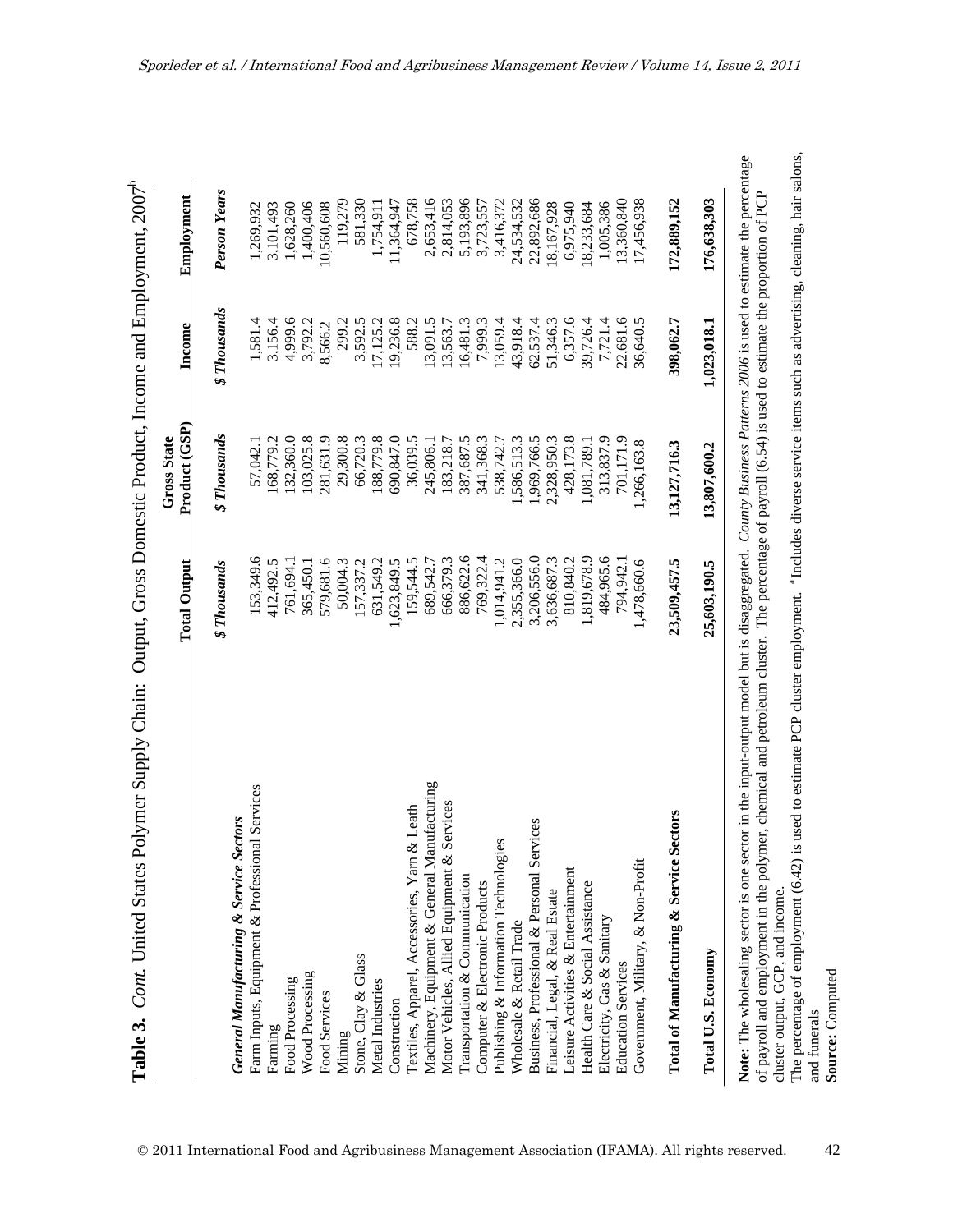#### *Size of the Supply Chain*

The input-output model is designed to estimate the industrial supply chain for polymers in the United States. The estimated model provides a summary of the entire United States economy by sector and the corresponding numbers for the value of output, gross state product, income and the number of persons employed by each sector, Table 3. The model consists of 39 sectors with a total gross domestic product (GDP) for 2007 of \$13.8 trillion. Total economic output for the entire economy in 2007 was \$25.6 trillion, with total employment of almost 177 million. The chemical, polymer, and petroleum supply chain's share of total GDP is \$679.9 billion, or about 5% of total GDP. This translates into the supply chain generating about \$4.92 of each \$100 of U.S. total GDP. This lends a quantitative perspective to the importance of this industrial supply chain to the national economy.

More specifically to the polymer sector of the supply chain. The polymer sector accounts for \$104.0 billion of the cluster's total GDP of \$679.9 billion, or about 15%. The industrial supply chain cluster GDP of \$679.9 billion is divided among its five components. The largest component of the cluster's GDP comes from the petroleum and natural gas extraction sector that accounts for \$271.5 billion, a share of 40%. The chemical sector's \$199.1 billion GDP is about 29% share for the entire supply chain. This contribution consists of over \$106 billion from both the petroleum and coal products manufacturing, a 53% share of the total chemicals manufacturing GDP contribution. Another \$41.2 billion of GDP is accounted for by the basic chemical manufacturing subsector. Soap, cleaning compounds, and toilet preparation manufacturing subsector adds another \$38.5 billion to GDP while the chemical products and preparation manufacturing contributes \$13.1 billion.

The largest segment of the polymer manufacturing sector is plastics product manufacturing subsector, representing \$53.0 billion in GDP, or over half the total GDP for the entire polymer sector. The next most significant subsector of the polymer sector is plastics material and resin, synthetic rubber, and organic fiber manufacturing which contributes about \$22.2 billion to GDP for the entire polymer sector, or over one-fifth of the polymer total.

The chemical and polymer cluster contributes 1.45 million jobs to the United States economy. The polymer sector of this cluster represents the largest share, contributing nearly 982 million jobs, or about one in four jobs in the total industrial supply chain cluster. The chemical and polymer distribution sector contributes the most to employment, accounting for over 1.4 million jobs. This accounts for about 37 in every 100 jobs for the entire supply chain.

## **Industrial Market Trends for Renewable Polymers**

#### *Types of Renewable Polymers*

Polymers made from renewable feedstocks are emerging and facilitate cleaner production of a broad array of chemicals. There are three primary types of renewable polymers: starch, polylactide acid (PLA), and biopolymer poly-3-hydroxybutyrate (PHB).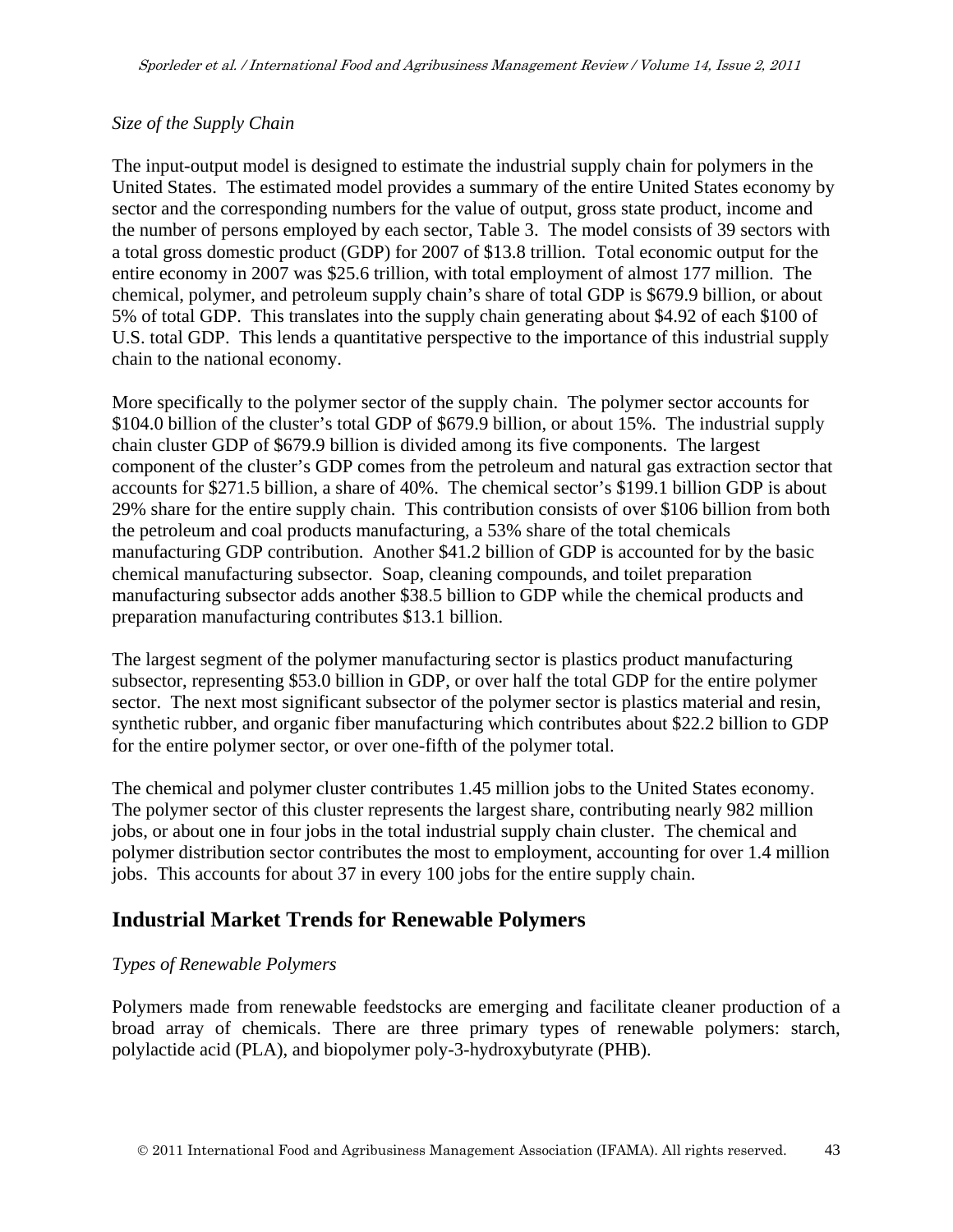Starch and starch blends account for about 80% of the renewable polymer market. Pure starch compounds can absorb humidity and is used for drug capsules in the pharmaceutical sector. Polylactide acid (PLA) is a transparent plastic made from natural resources, such as corn. It not only resembles conventional petrochemical mass plastics in its characteristics but also does not require specialized processing equipment. PLA and PLA-blends generally are shipped as granulates and are used in the plastic processing industry for the production of foil, moulds, tins, cups, bottles and other food and non-food packaging. The biopolymer poly-3-hydroxybutyrate (PHB) is a polyester produced from renewable feedstocks. Its characteristics are similar to those of the petrochemical-produced plastic polypropylene. The South American sugar industry has decided to expand PHB production to an industrial scale (Biomass Research and Development Technical Advisory Committee, 2008). PHB produces transparent film at a melting point higher than 130 degrees Celsius yet is biodegradable without residue.

#### *Trends in the Renewable Markets*

Biobased products are slowly penetrating markets in the United States. The American Chemistry Council (2009) forecasted that in 2005 the U.S. chemical industry would increase 5% to \$700 billion. However, they estimated that overall, chemical industry production would fall 1.5% in 2008 and this trend would continue through 2009, falling again 1.5% compared with a 2007 growth. The National Petroleum and Refiners Association estimated that the U.S. chemical industry output declined by 3.2% in 2008 from 2007 (Storck 2006) predicting that production of virtually all major petrochemicals would decline in 2008 after a rise in 2007 (O'Reilly 2009). Industry sales rose by 2.4% compound annual growth rate (CAGR) and production increased by 2.6% CAGR during the 1998-2007 period, Table 1. Some longer-term studies suggest dramatic renewable chemical and polymer growth from 2020-2050 (Patel, et al., 2006).

Global demand for renewable polymers, which include plastic resins that are biodegradable or derived from plant-based sources, is forecasted to reach 890,000 metric tons in 2013 (SPI). Primary drivers for this four-fold increase over 2008 levels include the development of bio-based feedstocks for commodity plastic resins, enhanced restrictions on the use of certain plastic products such as plastic bags, and enhanced demand for environmentally-sustainable products. Bioplastics are expected to become more cost-competitive with petroleum-based resins in the intermediate term. Biodegradable plastics, such as starch-based resins, polylactic acid and degradable polyesters, accounted for almost 90% of the bioplastics 2008 market.

Nonbiodegradable plant-based plastics are anticipated to be the primary driver of bioplastics demand. Demand for non-biodegradable plant-based plastics is forecasted to increase from just 23,000 metric tons in 2008 to nearly 600,000 metric tons in 2013.

Western Europe is the largest renewable polymer producer, accounting for about 40 percent of world demand in 2008. Renewable polymer sales in the region benefit from strong consumer demand for biodegradable and plant-based products, a regulatory environment that favors bioplastics over petroleum resins, and an extensive infrastructure for composting. However, future increases are forecasted to be relatively more rapid however in the Asia/Pacific region, equaling West European market production levels by 2013. China is expected to open over 100,000 metric tons of new renewable polymer capacity by 2013.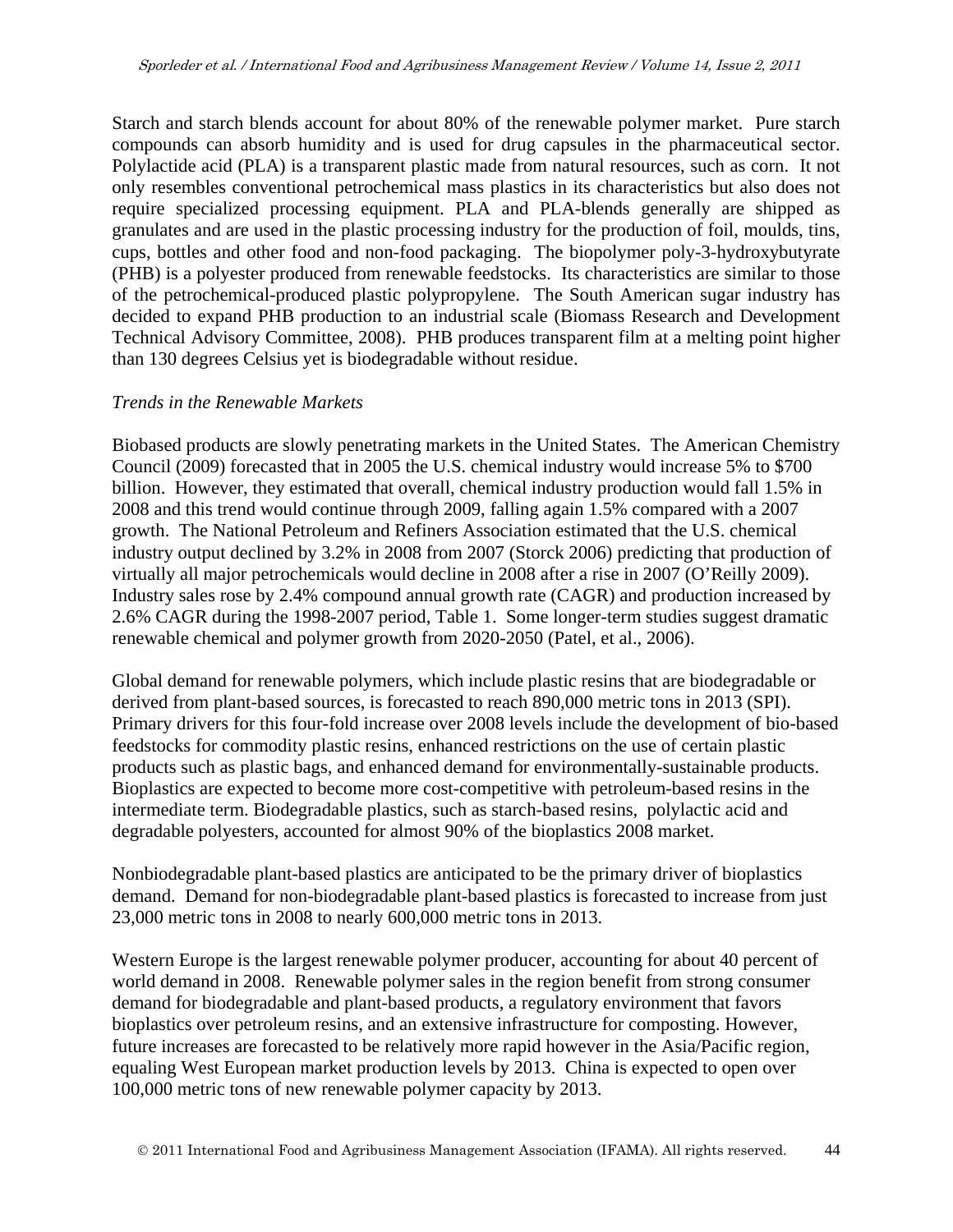### *The BREW Project*

In 2006, several universities and research institutions in the EU collaborated to produce the "BREW Project", which estimates the growth opportunities for biobased chemicals in Europe (Patel, et al. 2006). This research identifies three scenarios for the growth of the biobased chemicals industry in Europe applied to a specific set of biobased chemicals and their petrochemical counterparts. Growth rates for the biobased chemicals industry are applied to volumes of tonnage of each biobased chemical (Patel, et al. 2006). The growth rates used in the "BREW Project" are a result of primary data collection that codified expert opinion. Because the "BREW Project" employed expert opinion and is recent (2006), it is considered an important global reference in forecasting the dynamics of renewable polymer industrial markets.

#### *Future Renewable Chemical and Polymer Industrial Markets*

Emerging technologies related to renewable polymer production from natural sources, such as plants, animals, and microorganisms, have opened substantial economic opportunities and potentials within the chemical, agricultural, and polymer clusters of the state over the past few years. What is currently not known is the magnitude of the economic impact of this emerging renewable chemical and polymer cluster and the promise of future market opportunities for renewable polymers. This knowledge is critical to stakeholders within the renewable polymer cluster if private sector firms make the investment necessary to become leading producers of innovative renewable products and materials.

The BREW report utilizes a CAGR of 1-3% to construct all its scenarios for the future. Considering additional industry reports within the United States, the 1-3% annual growth rate seems reasonable. Growth rates and technical substitution potentials for the renewable chemical and polymer cluster depend on several factors. These factors include crude oil prices, alternative feedstock prices, and biotechnology development (Sporleder 2005). For example, renewable industrial markets will be slow to emerge if 1) global crude oil prices are sustained at relatively historic low levels, 2) alternative feedstock prices are higher than crude oil prices, and 3) minimal biotechnology innovation related to renewable polymer advancement occurs.

## **Individual Firm Innovation Strategy and Complementary Assets**

From the viewpoint of senior managers, the innovation strategy for a firm in the chemical/polymer industrial supply chain is important to the future competitiveness and sustainability of the firm. Innovation in agricultural biotechnology has been rapid and encourages and facilitates designer genes from various germplasm sources to become renewable polymer ingredients in a wide array of applications never before possible. Hence, the individual firm strategy relative to innovation is a vital aspect of how firms will develop and participate in emerging renewable polymer future supply chains. The problem can be captured in the firstmover theory that isolates key factors regarding managerial decision-making about renewable polymers.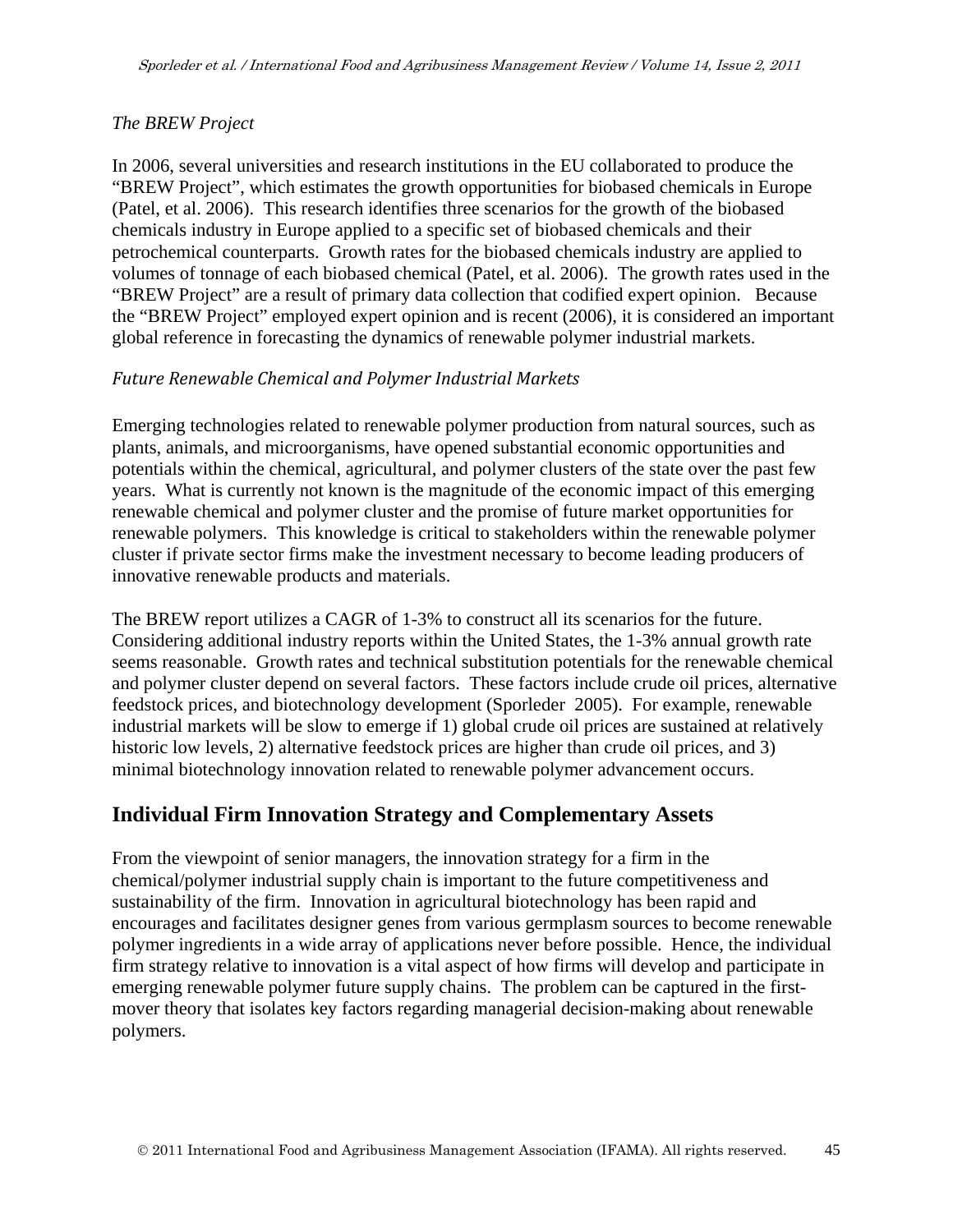### *First-mover Strategy*

Pioneer firms are first-movers that attempt to gain advantages over rivals from being first with an innovative product or service in a market. These first-mover advantages may include strong image and reputation, brand loyalty, technological leadership, and being in an advantageous position relative to the 'learning curve' involved in managing a specific product or process innovation.

Three advantages may be realized by pioneer firms: 1) the preemption of rivals, 2) the imposition of switching costs on buyers, and 3) the benefit that accrues from being seen by customers as a technological leader compared to rival firms (Sporleder et al. 2008). Second-mover or follower firms have the advantage of lower costs through less expensive imitation of first-mover products (or processes) and the resolution of market or technological uncertainties faced by first-movers. Taken together, market pioneers deploy innovative products or processes with high initial costs and risks, but yield high potential returns. This also implies that second-movers or followers experience lower costs because imitation is less expensive than innovation. How do firms decide to engage in first-mover compared to second-mover strategies for new product development (NPD)? What factors influence this decision? What role might the supply chain play in making this decision? These questions are key to the success of innovation in renewable polymers. One useful construct for better understanding the linkage between supply chain issues and firm innovation strategy is complementary assets.

### *Complementary Assets as Bridge from Firms to Supply Chains*

Capture and sustainability of first-mover advantages are related to complementary assets (Teece 1986). Commercialization of innovation requires linking with complementary assets such as marketing expertise, brands, and logistics and supply chain networks, all in support of the innovation.

In general, a firm's competitive advantage is a function of the unique organizational skills that determine how it combines and orchestrates assets over time. The degree of innovativeness of a new product is related to whether the new product can be produced and marketed by existing complementary assets available to the firm. When an innovation requires new capabilities, it may create intrafirm conflicts. The more disruptive the innovation is from a customer's view, the more the portfolio of existing assets needs to be changed. Hence, the probability of innovation adoption declines for any time t or the rate of adoption slows (i.e. slower diffusion). This is because the customer may not want to acquire or build complementary assets to make innovation adoption feasible, as in the case of B2B or industrial markets.

The strength of appropriability regimes also may influence the sustainability of economic rents to innovators. Appropriability refers to the ability of various stakeholders to retain the economic rents generated from the commercialization of an innovation. Weak appropriability regimes imply that stakeholders will have difficulty in capturing sustainable economic rents from their innovation. Economic rents from commercializing an innovation potentially are shared among the innovator, customers buying the innovation, suppliers to the innovation, and second-movers or followers. Commercializing innovation by firms that lack complementary assets, or in the event that only 'generic' general-purpose assets are required, leads to weak appropriability.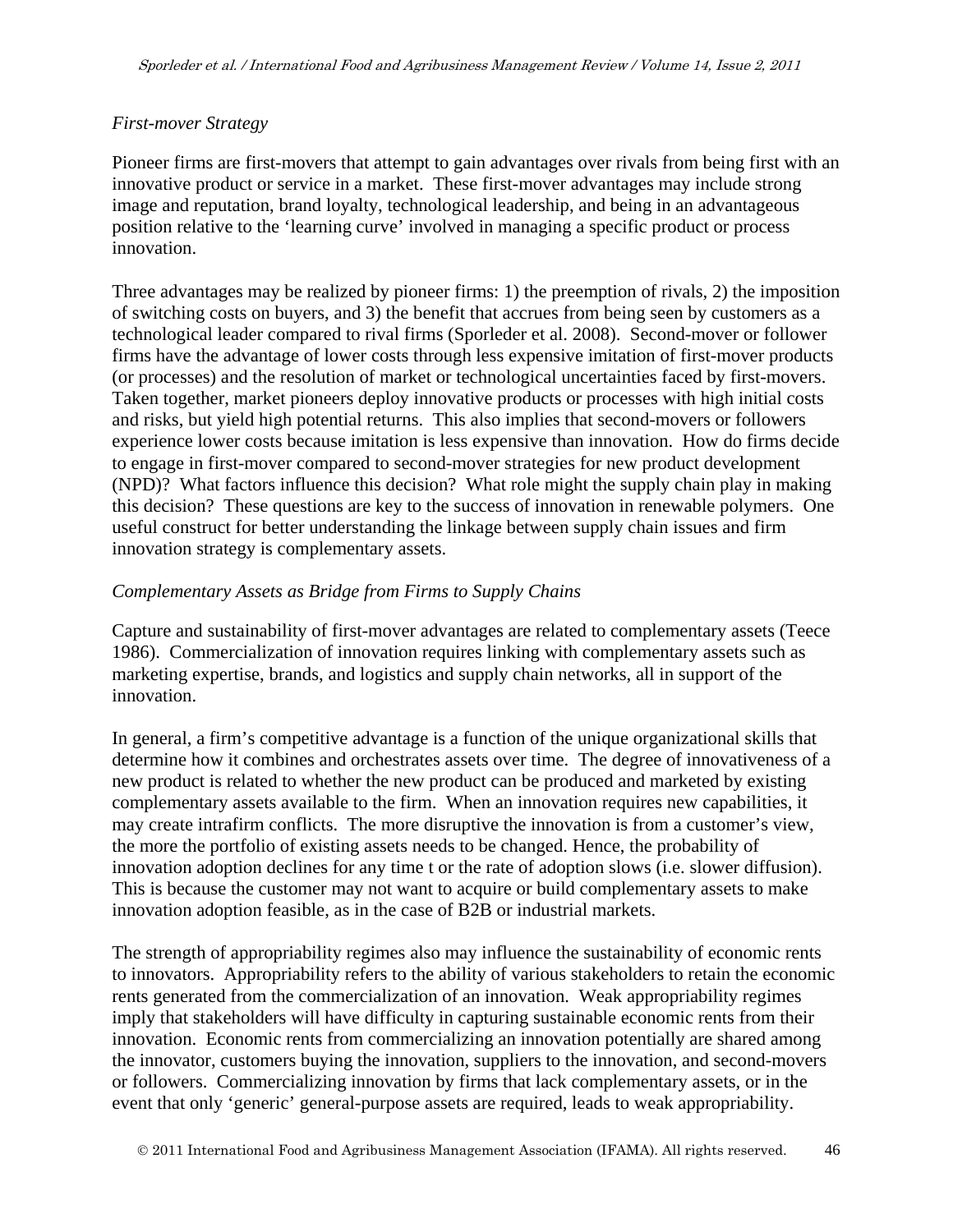What is the most appropriate characterization of chemical/polymer supply chains regarding appropriability? What specific implications does this have for supply chain coordination and the potential for sustainable rent capture from innovation in renewable polymers aimed at industrial markets? These questions need systematic analysis to better understand this emerging area of renewable polymers.

## **Conclusions**

The objective of this research was to precisely define the polymer industrial supply chain in the context of value added industries. The research is only a beginning at analyzing emerging industrial supply chains that link renewable germplasm from agriculture to manufacturing sectors. The input-output model provides inter-industry linkages among various sectors and industries that form the total U.S. economy. The model is designed to maintain significant detail in the chemical and polymer cluster. This facilitates estimates of the economic importance of this entire cluster, along with the industries of the general manufacturing and services sectors. The economic measures of importance provided are output, gross domestic product, income, and employment.

The input-output analysis indicated that in 2007 the chemical and polymer cluster output accounted for about 5% of total gross domestic product. United Sates GDP was \$13.8 trillion with about \$679.9 billion accounted for by the polymer industrial supply chain. The chemical and polymer industrial supply chain cluster contributes \$4.92 of each \$100 of United States GDP.

Four manufacturing and one distribution sector defines the chemical/polymer industrial supply chain. These include: 1) petroleum and natural gas extraction, 2) chemicals manufacturing, 3) polymer manufacturing, 4) mold and equipment manufacturing related to polymer production, and 5) chemical and polymer wholesale distribution. The polymer manufacturing sector includes five subsectors: 1) coated and laminated packaging, paper, and plastics film, 2) plastics material and resin, synthetic rubber, and organic fibers, 3) paints, coatings, and adhesives, 4) plastic products, and 5) rubber products. The polymer sector contributes about 15% of the total GDP contribution accounted for by the entire industrial supply chain. The largest subsector within the polymer sector is plastics products manufacturing, which accounts for over half of the total GDP contribution by the polymer sector. Three-fourths of the contribution from the polymer sector comes from plastics products manufacturing, and plastics material and resins and synthetic rubber manufacturing.

Individual firm strategy relative to innovation is a vital aspect of how firms will develop and participate in emerging renewable polymer supply chains. The strength of appropriability regimes within emerging chemical/polymer supply chains will influence sustainable rent capture for firms within the chain. Weak appropriability regimes imply that stakeholders will have difficulty in capturing sustainable economic rents from their innovation. Economic rents from commercializing an innovation may be shared among the innovator, customers buying the innovation, suppliers to the innovation, and second-movers or followers. These issues will be resolved over time as dynamic supply chains for renewables emerge globally.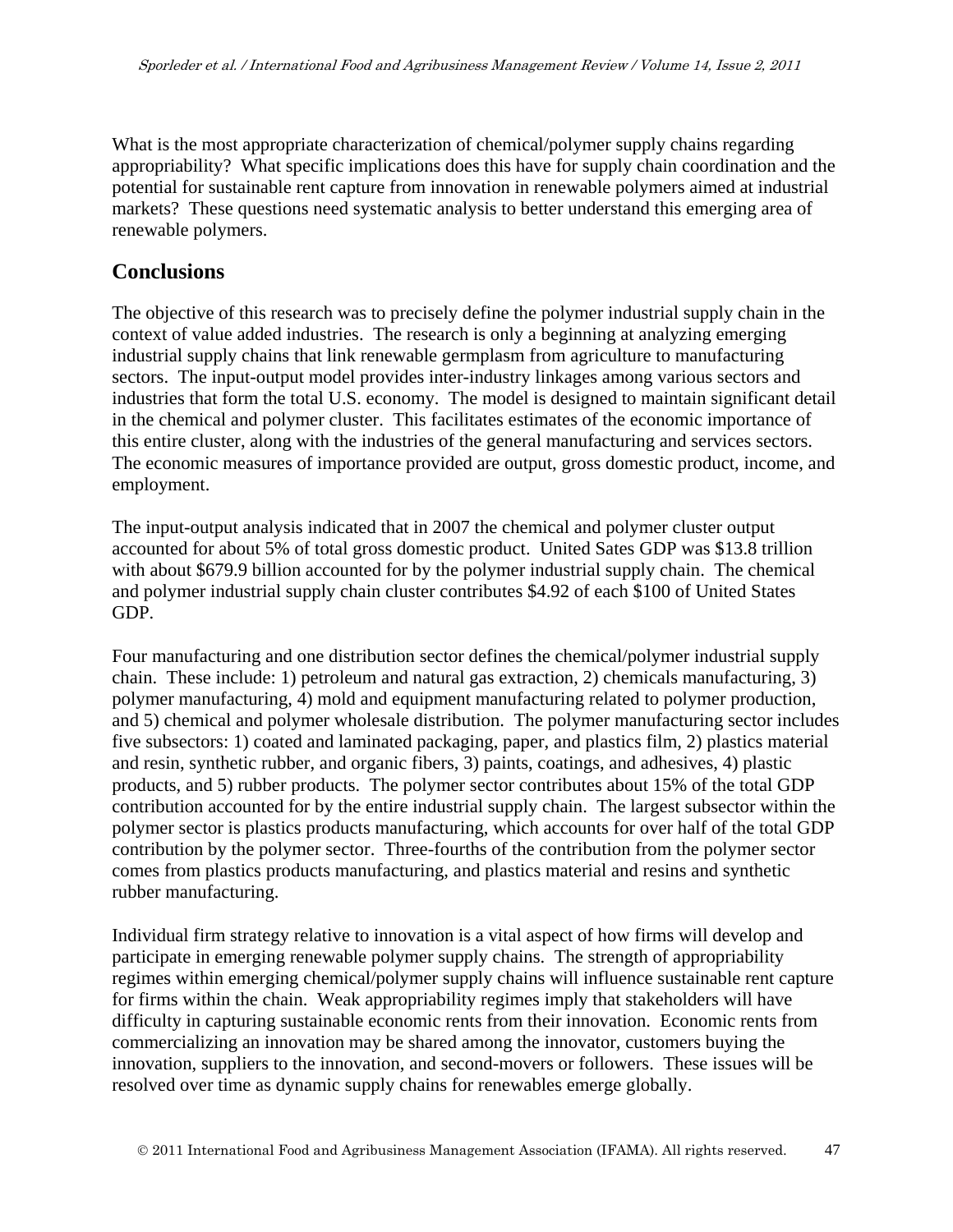### **References**

- American Chemistry Council. 2009. Snapshot of Chemical Industry in Ohio. (accessed February 10, 2009). http://www.americanchemistry.com/s\_acc/bin.asp?CID=275&DID=654&DOC=FILE.PDF
- ASTM. 2008. Plastic Standards. (accessed December 4, 2008). http://www.astm.org/Standards/plastic-standards.html
- Biomass Research and Development Technical Advisory Committee. 2008. Roadmap for Bioenergy and Biobased Products in the U.S. *Industrial Biotechnology*. 4(1), 67-98.
- Blair, P., and R. Miller. 1985. *Input-output Analysis: Foundations and Extensions*. Englewood, NJ: Prentice-Hall.
- Brody, A. L. 2006. Sustainability and Alternatives to Today's Food Packaging. *Food Technology*, 11: 72-74.
- Carlsson, B. 2002. Institutions, Entrepreneurship, and Growth: Biomedicine and Polymers in Sweden and Ohio. *Small Business Economics* 19(2):105-121.
- Conway, R. K., and M. R. Duncan. 2006. Bioproducts: Developing a Federal Strategy for Success. *Choices* 21(1): 33-36.
- Crank, M., M. Patel, F. Marcheider-Weidemann, J. Schleich, B. Husign, and G. Angerer. 2005. *Techno-economic Feasibility of Large-scale Production of Bio-based O87polymers in Europe*. Sevilla, Spain; European Commission Joint Research Center.
- Deloitte. 2005. Industry-based Competitive Strategies for Ohio: Managing Three Portfolios: Economic Development Strategies that Build from Current Strengths and Address Competitive Challenges. Columbus, OH: Ohio Department of Development.
- FPA. 2006. Retail Driven Change: How and Why Retailers Influence Packaging Decisions. Linthicum, MD: Flexible Packaging Association.
- GIA. 2006. *Biodegradable Polymers. A Global Strategic Business Report*. San Jose, CA: Global Industry Analysis.
- Lee, C., and G. Schluter. 1993. Growth and Structural Change in U.S. Food and Fiber Industries: an Input-output Perspective. *American Journal of Agricultural Economics* 75: 666-73.
- National Non-Food Crops Centre (NNFCC). 2007. Renewable Polymers. (accessed December 29, 2008).http://www.nnfcc.co.uk/metadot/index.pl?id=2197;isa=Category;op=show
- O'Reilly, R. 2009. Industry Surveys: Chemicals. Standard & Poor's Industry Surveys. January. New York: NY.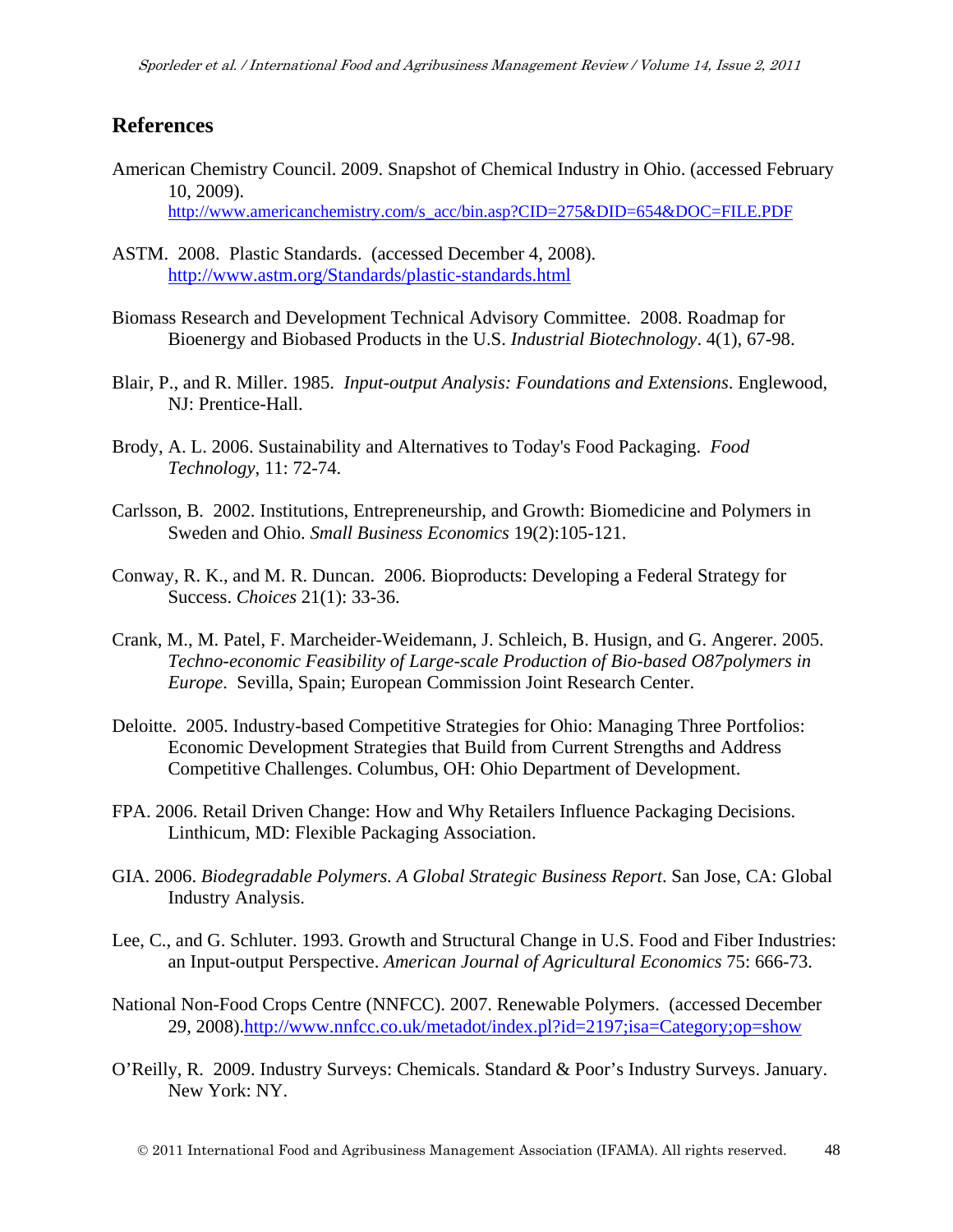- Patel, M. and M. Crank. 2007. Projections for the Production of Bulk Volume Bio-based Polymers in Europe and Environmental Implications. *Journal of Biobased Materials and Bioenergy.* 1: 437-453.
- Patel, M., M. Crank, V. Dornburg, B. Hermann, L. Roes, B. Husing, L. van Overbeek, F. Terragni, and E. Recchia (BREW). 2006. *Medium and long-term opportunities and risks of the biotechnological production of bulk chemicals from renewable resources—The BREW. Project*. Utrecht University: Utrecht.
- Paster, M., J. L. Pellegrino, and T. M. Carole. 2003. Industrial bioproducts: today and tomorrow. Columbus, Maryland: Energetics, Inc.
- Perlack, R. D., L. L. Wright, A. F. Turhollow, R. L. Graham, B. J. Stokes, and D.C. Erbach. 2005. Biomass as feedstock for a bioenergy and bioproducts industry: the technical feasibility of a billion ton supply. Washington, DC: U.S. Department of Energy and U.S. Department of Agriculture.
- Pira. 2006. *The future of global markets for biodegradable packaging*. Leatherhead, Surrey, UK: Pira International.
- Platt, D. K. 2006. *Biodegradable polymers*. Shropshire, United Kingdom: Smithers Rapra Limited. 42-73.
- PolymerOhio. 2008. About Polymers in Ohio. (accessed October 29, 2008). http://www.polymerohio.org/polymerohio/aboutpolymersinohio/tabid/67/default.aspx.
- Sporleder, T. L. 2005. Energy uncertainty: implications for the food supply chain. U.S. Department of Agriculture Outlook Conference, Washington, DC.
- Sporleder, Thomas L., Neal H. Hooker, Christopher J. Shanahan, and Stefanie Bröring. Innovation in food products: first-mover strategy and entropy metrics. *International Food and Agribusiness Management Review* 11(3): 139-164.
- Stevens, E. S. 2002. *Green plastics an introduction to the new science of biodegradable plastics*. Princeton University Press, Princeton, 238.

Storck, W.J. 2006. World chemical outlook. *Chemical Engineering News*, 84(2): 12-15.

Teece, David J. 1986. Profiting from technological innovation. *Research Policy* 15: 285-305.

Task Force Report. 2008. *Report and recommendations to the General Assembly and the Governor.* Ohio Department of Agriculture and Ohio Senate: Ohio Agriculture to Chemicals, Polymers, and Advanced Materials Task Force. (accessed February 10, 2009). http://bioproducts.osu.edu/pdf/OACPAM\_Final\_Report.pdf.